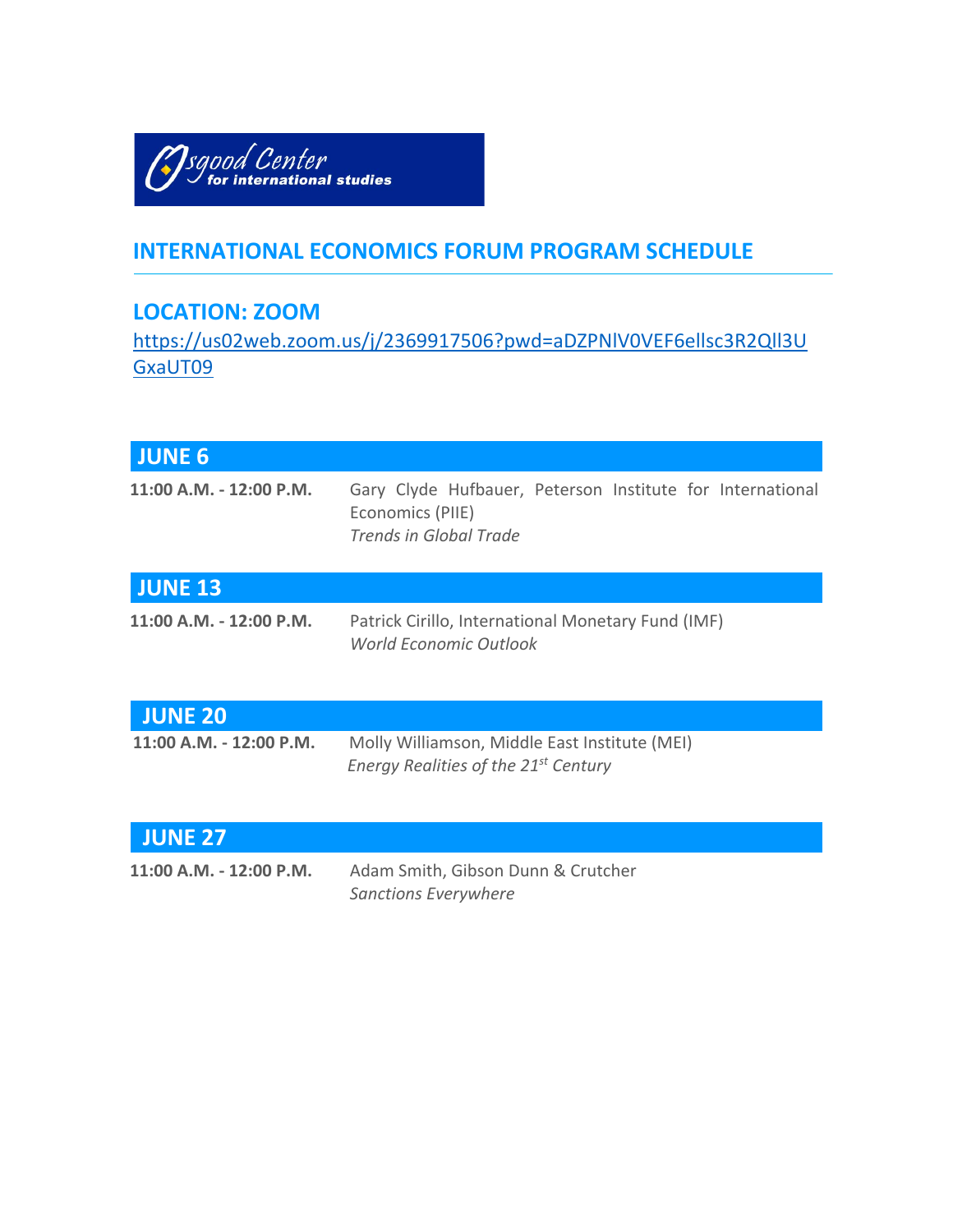## **Biographical Highlights**

#### **GARY CLYDE HUFBAUER**



Gary Clyde Hufbauer, nonresident senior fellow, was the Institute's Reginald Jones Senior Fellow from 1992 to January 2018. He was previously the Maurice Greenberg Chair and Director of Studies at the Council on Foreign Relations (1996–98), the Marcus Wallenberg Professor of International Finance Diplomacy at Georgetown University (1985–92), senior fellow at the Institute (1981–85), deputy director of the International Law Institute at Georgetown University (1979–81); deputy assistant secretary for international trade and investment policy of the US Treasury (1977–79); and director of the international tax staff at the Treasury (1974–76).

Hufbauer has written extensively on international trade, investment, and tax issues. He is coauthor of *Bridging the Pacific: Toward Free Trade and Investment between China and the United States* (2014), *Economic Normalization with Cuba: A Roadmap for US Policymakers* (2014), *Local Content Requirements: A Global Problem* (2013), *Outward Foreign Direct Investment and US Exports, Jobs, and R&D: Implications for US Policy* (2013), *The United States Should Establish Permanent Normal Trade Relations with Russia* (2012), *Policy Liberalisation and US Integration with the Global Economy: Trade and Investment between 1980 and 2006* (2011), *Figuring Out the Doha Round* (2010), *Global Warming and the World Trading System* (2009), *Economic Sanctions Reconsidered, 3rd edition* (2007), *US Taxation of Foreign Income* (2007), *Toward a US-Indonesia Free Trade Agreement* (2007), *Economic Sanctions for Foreign Policy Purposes: A Survey of the Twentieth Century* (2007), *US-China Trade Disputes: Rising Tide, Rising Stakes* (2006), *The Shape of a Swiss-US Free Trade Agreement* (2006), *NAFTA Revisited: Achievements and Challenges* (2005), *Reforming the US Corporate Tax* (2005), *Awakening Monster: The Alien Tort Statute of 1789* (2003), *The Benefits of Price Covergence* (2002) and *World Capital Markets*(2001), and coeditor of *The Economics of Free Trade* (2012), *Capitalizing on the Morocco-US Free Trade Agreement: A Road Map for*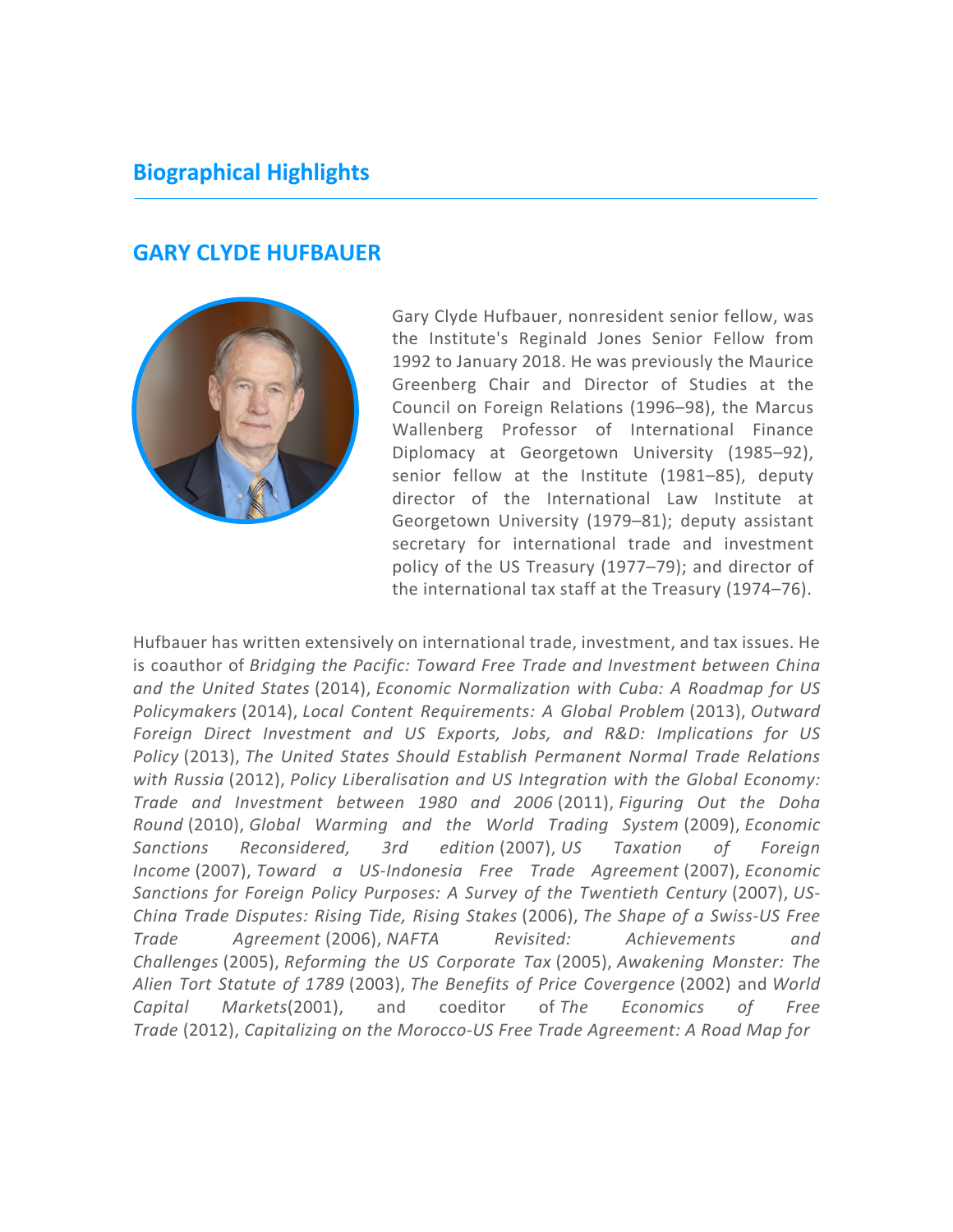*Success* (2009), *Maghreb Regional and Global Integration: A Dream to Be Fulfilled* (2008), *The Ex-Im Bank in the 21st Century* (2001), *Unfinished Business: Telecommunications after the Uruguay Round* (1997) and *Flying High: Liberalizing Civil Aviation in the Asia Pacific* (1996). He is author of *Fundamental Tax Reform and Border Tax Adjustments* (1996) and *US Taxation of International Income* (1992), and coauthor of *Western Hemisphere Economic Integration* (1994), *Measuring the Costs of Protection in the United States*(1994), *NAFTA: An Assessment* (rev. 1993), *North American Free Trade* (1992), *Economic Sanctions Reconsidered* (2d ed. 1990), *Trade Policy for Troubled Industries*(1986), and *Subsidies in International Trade* (1984).

#### **PATRICK CIRILLO**



Patrick Cirillo, a founding member of the G7 Research Group, is the Advisor to the Secretary of the International Monetary Fund.

Before he held that role, he was the Principal Assistant to the Secretary of the International Monetary Fund.

Previously, he served as Deputy Chief of Operations in the IMF

secretariat and Deputy Chief of Public Affairs in the IMF's Communications Department. From 1997 to 2008, he was also the Secretary to the Intergovernmental Group of Twenty-Four on International Monetary Affairs and Development (G24), which brings together the major emerging market and developing countries.

Prior to joining the Fund, Patrick worked in financial markets in Europe and in academia in Canada and Europe. Patrick attended universities in Switzerland, France, and Austria and is a graduate of International Relations Program at the University of Toronto.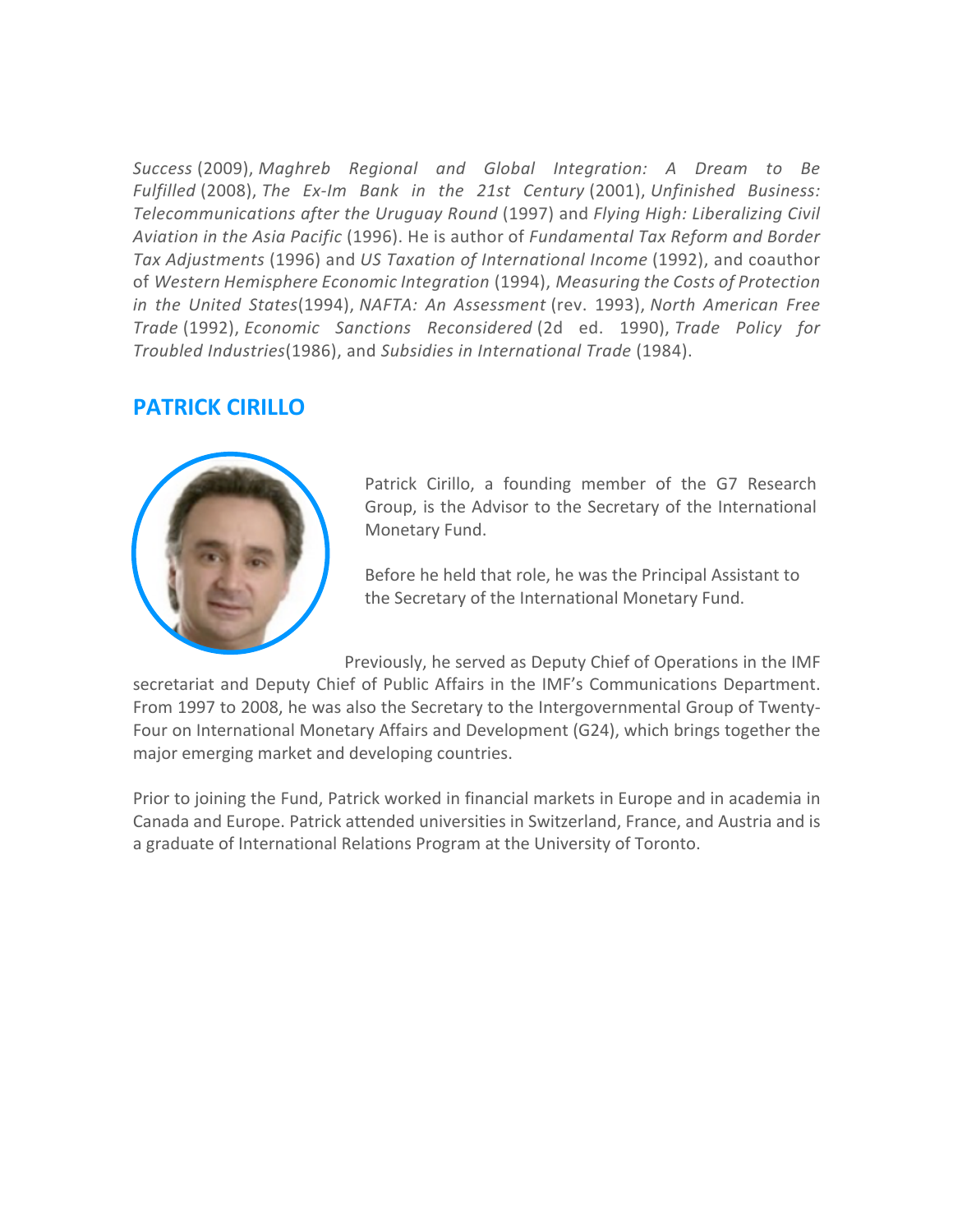#### **MOLLY WILLIAMSON**



Molly Williamson speaks extensively on energy, economic and demographic factors affecting foreign policy formulation, US-Middle East relations, especially regional unrest, the Israel-Palestine conflict, Iran and nuclear challenges, and the interagency process.

Williamson is a retired Foreign Service Officer, having served six presidents, achieving the rank of Career Minister. She is a scholar with the Middle East Institute and the National Council on US-Arab Relations, a consultant, and frequent guest lecturer at Johns Hopkins University, the Defense Institute of Security Cooperation, and the National Joint Staff College.

She is also a member of Georgetown University's MSFS oral boards, and a director on both corporate and non-profit boards. Williamson has lectured at numerous World Affairs and Business groups across the country, numerous universities, several cruise ships, as well as briefings to the U.S. Congress.

Williamson has had a unique combination of policy positions in four Cabinet departments in the U.S. government as well as numerous diplomatic assignments in and about the Middle East. Williamson was the Senior Foreign Policy Advisor to the Secretary of Energy with global responsibilities at the nexus of foreign policy and energy policy.

When Deputy Assistant Secretary of Commerce, Williamson was responsible for the Middle East, South Asia, Oceania and Africa, advancing trade relations with 86 countries with a trade portfolio valued at over \$120 billion/year. Williamson was Principal Deputy, then Acting Assistant Secretary of State, International Organizations Bureau, responsible for the policy and programs affecting UN political and Security Council matters, peacekeeping, and humanitarian operations. As Deputy Assistant Secretary of Defense, Williamson was responsible for the Middle East, Africa, and South Asia. She was engaged in operational defense structure bottomup reviews, the policy challenges of Iraqi provocations, crises in Rwanda and Somalia, and nuclear tests in South Asia.

She has had numerous diplomatic postings in the Middle East, including heading up our diplomatic mission in Jerusalem during the Madrid Peace Process, which culminated in the Oslo Accords.

She has been trained in both Hebrew and Arabic. Williamson, a native of California, has been awarded 2 Presidential Meritorious Service Awards, the Secretary of Energy's Exceptional Service Award, Secretary of Commerce Performance Award, the Secretary of Defense' Service Award, and 14 awards from the Department of State.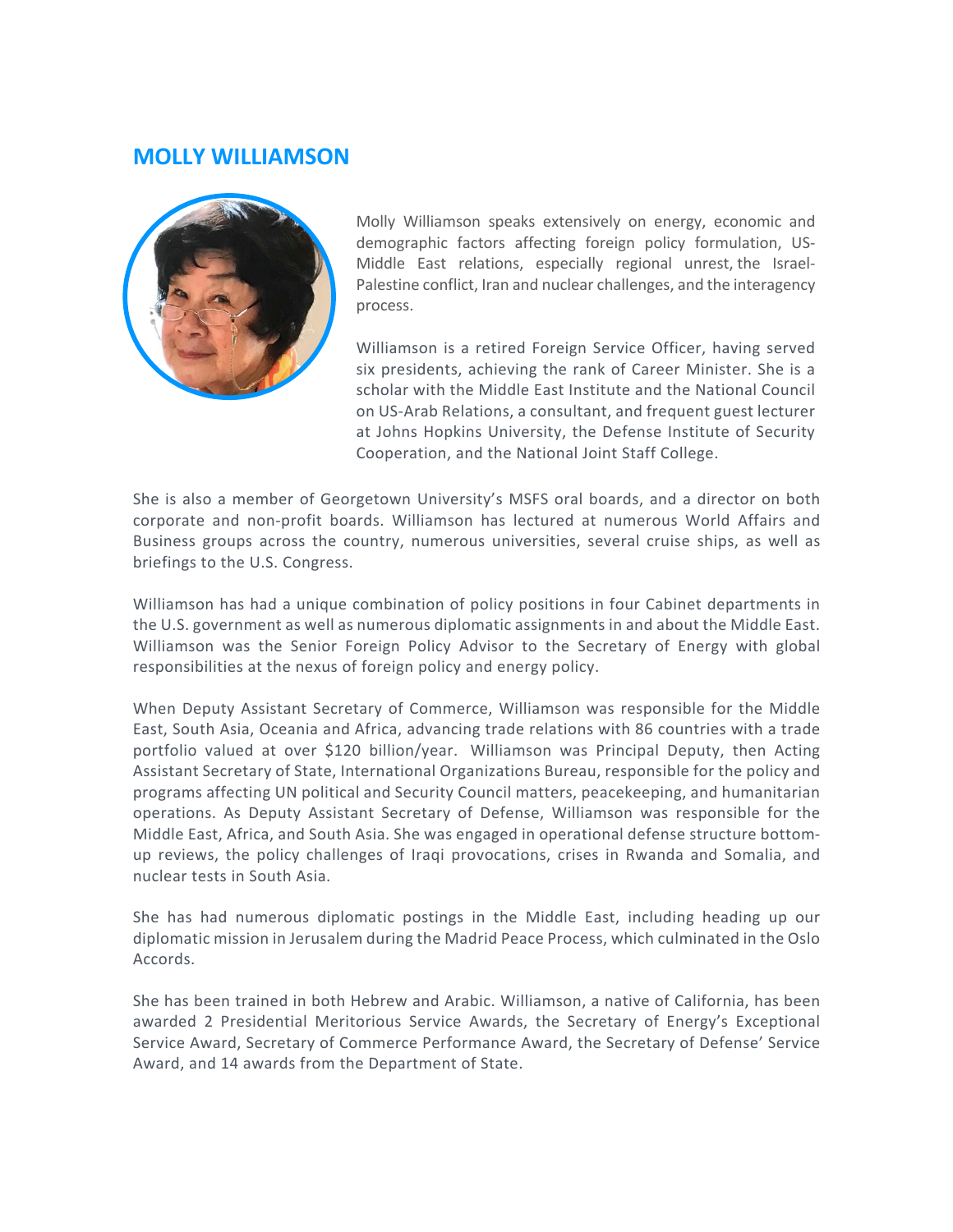## **ADAM SMITH**



Adam M. Smith is a partner in the Washington, D.C. office of Gibson, Dunn & Crutcher. He is an experienced international lawyer with a focus on international trade compliance and white-collar investigations, including with respect to federal and state economic sanctions enforcement, CFIUS, the Foreign Corrupt Practices Act, embargoes, and export controls. In 2019, 2020, and 2021 Mr. Smith was ranked nationally by *Chambers USA* as a leading attorney in International Trade: Export Controls & Economic Sanctions. Mr. Smith was also identified by*Global Investigations Review* as one of the leading sanctions practitioners in Washington, DC.

From 2010-2015 Mr. Smith served in the Obama Administration as the Senior Advisor to the Director of the U.S. Treasury Department's Office of Foreign Assets Control (OFAC) and as the Director for Multilateral Affairs on the National Security Council. At OFAC he played a primary role in all aspects of the agency's work, including briefing Congressional and private sector leadership on sanctions matters, shaping new Executive Orders, regulations, and policy guidance for both strengthening sanctions (Russia and Syria) and easing measures (Burma and Cuba), and advising on enforcement actions following sanctions violations.

Mr. Smith traveled extensively in Europe, the Middle East, Asia, Africa, and the Americas conducting outreach with governments and private sector actors on sanctions, risk, and compliance. This outreach included meetings with senior leadership in several sectors including finance, logistics, insurance and reinsurance, energy, mining, technology, and private equity.

Mr. Smith frequently chaired the Treasury delegation to EU/G7 consultations regarding Russia sanctions and negotiated with EU institutions and member states to implement coordinated measures. Additionally, Mr. Smith managed the development and implementation of the U.S. government's international outreach program on Congressionally mandated Iran sanctions and helped develop proposed sanctions relief strategies as a part of the Iranian nuclear negotiations.

During Mr. Smith's tenure on the White House's National Security Council, he advised the President on his multilateral agenda including with respect to international sanctions, coordinated inter-agency efforts to relieve U.S. economic restrictions on Burma, and developed strategies to counter corruption and illicit flows and to promote stolen asset recovery.

Mr. Smith's expertise is sought out by governments, academia, and other law firms; he has served as an expert witness in several international arbitration matters, and his analysis can be frequently seen in print and broadcast media (including in *The Economist*, the *Wall Street Journal*, the*N.Y. Times*, and the *Washington Post*, and on BBC and NPR). He is the author of three legal texts and dozens of articles and book chapters, has testified before the U.S. Congress, and is a frequent presenter at industry, governmental, and academic conferences globally.